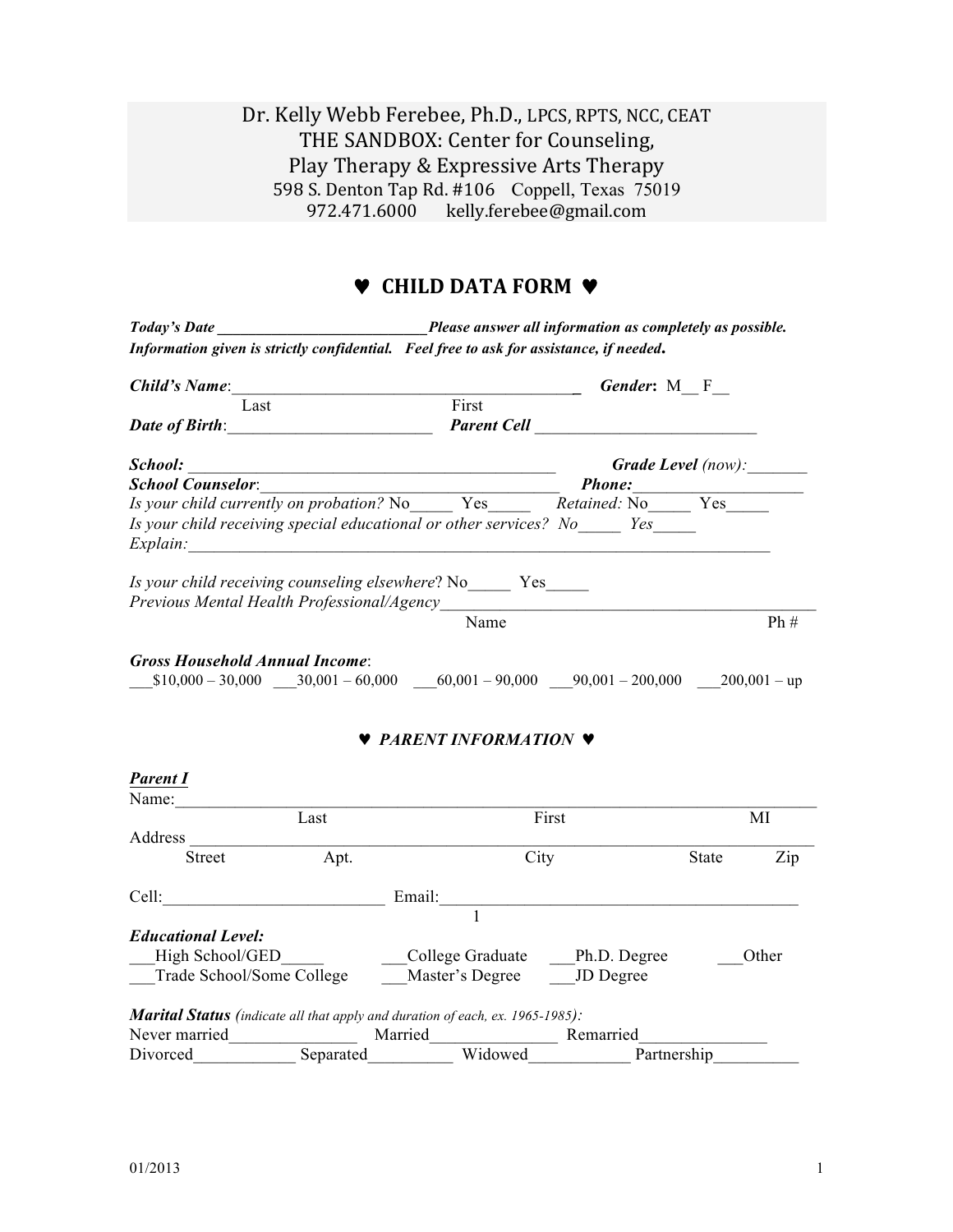## *Describe any history in your family regarding:*

| Learning, emotional, or behavioral problems - __________________________________                                                                                                                                                     |                                                     |              |       |  |  |  |
|--------------------------------------------------------------------------------------------------------------------------------------------------------------------------------------------------------------------------------------|-----------------------------------------------------|--------------|-------|--|--|--|
|                                                                                                                                                                                                                                      |                                                     |              |       |  |  |  |
|                                                                                                                                                                                                                                      |                                                     |              |       |  |  |  |
|                                                                                                                                                                                                                                      |                                                     |              |       |  |  |  |
|                                                                                                                                                                                                                                      |                                                     |              |       |  |  |  |
| <b>Parent II</b>                                                                                                                                                                                                                     |                                                     |              |       |  |  |  |
| Name: 2008. 2008. 2009. 2010. 2010. 2010. 2010. 2010. 2010. 2010. 2010. 2010. 2010. 2010. 2010. 2010. 2010. 20<br>Last                                                                                                               |                                                     | First        | MI    |  |  |  |
| Address (if different from parent I)                                                                                                                                                                                                 |                                                     |              |       |  |  |  |
| Street Apt.                                                                                                                                                                                                                          | City                                                | State        | Zip   |  |  |  |
| Cell: Email: Email: Email: Email: Email: Email: Email: Email: Email: Email: Email: Email: Email: Email: Email: Email: Email: Email: Email: Email: Email: Email: Email: Email: Email: Email: Email: Email: Email: Email: Email:       |                                                     |              |       |  |  |  |
|                                                                                                                                                                                                                                      |                                                     |              |       |  |  |  |
| <b>Educational Level:</b>                                                                                                                                                                                                            |                                                     |              |       |  |  |  |
|                                                                                                                                                                                                                                      | High School/GED<br>College Graduate Ph.D. Degree    |              | Other |  |  |  |
|                                                                                                                                                                                                                                      | Trade School/Some College Master's Degree JD Degree |              |       |  |  |  |
| Marital Status (indicate all that apply and duration of each, ex. 1965-1985):                                                                                                                                                        |                                                     |              |       |  |  |  |
|                                                                                                                                                                                                                                      |                                                     |              |       |  |  |  |
| Divorced Separated Widowed Partnership                                                                                                                                                                                               |                                                     |              |       |  |  |  |
|                                                                                                                                                                                                                                      |                                                     |              |       |  |  |  |
| Describe any history in your family regarding:                                                                                                                                                                                       |                                                     |              |       |  |  |  |
| Learning, emotional, or behavioral problems - __________________________________                                                                                                                                                     |                                                     |              |       |  |  |  |
|                                                                                                                                                                                                                                      |                                                     |              |       |  |  |  |
|                                                                                                                                                                                                                                      |                                                     |              |       |  |  |  |
|                                                                                                                                                                                                                                      |                                                     |              |       |  |  |  |
| Criminal activity - <u>contract the contract of the contract of the contract of the contract of the contract of the contract of the contract of the contract of the contract of the contract of the contract of the contract of </u> |                                                     |              |       |  |  |  |
| Sexual/verbal/mental abuse -                                                                                                                                                                                                         |                                                     |              |       |  |  |  |
| <b>Step-Parent living with child</b>                                                                                                                                                                                                 |                                                     |              |       |  |  |  |
| Name:                                                                                                                                                                                                                                |                                                     |              |       |  |  |  |
| Last                                                                                                                                                                                                                                 | First                                               | MI           |       |  |  |  |
| Cell:                                                                                                                                                                                                                                | Email:                                              |              |       |  |  |  |
| <b>Educational Level:</b>                                                                                                                                                                                                            |                                                     |              |       |  |  |  |
| High School/GED                                                                                                                                                                                                                      | College Graduate                                    | Ph.D. Degree | Other |  |  |  |
| Trade School/Some College                                                                                                                                                                                                            | Master's Degree                                     | JD Degree    |       |  |  |  |
|                                                                                                                                                                                                                                      |                                                     |              |       |  |  |  |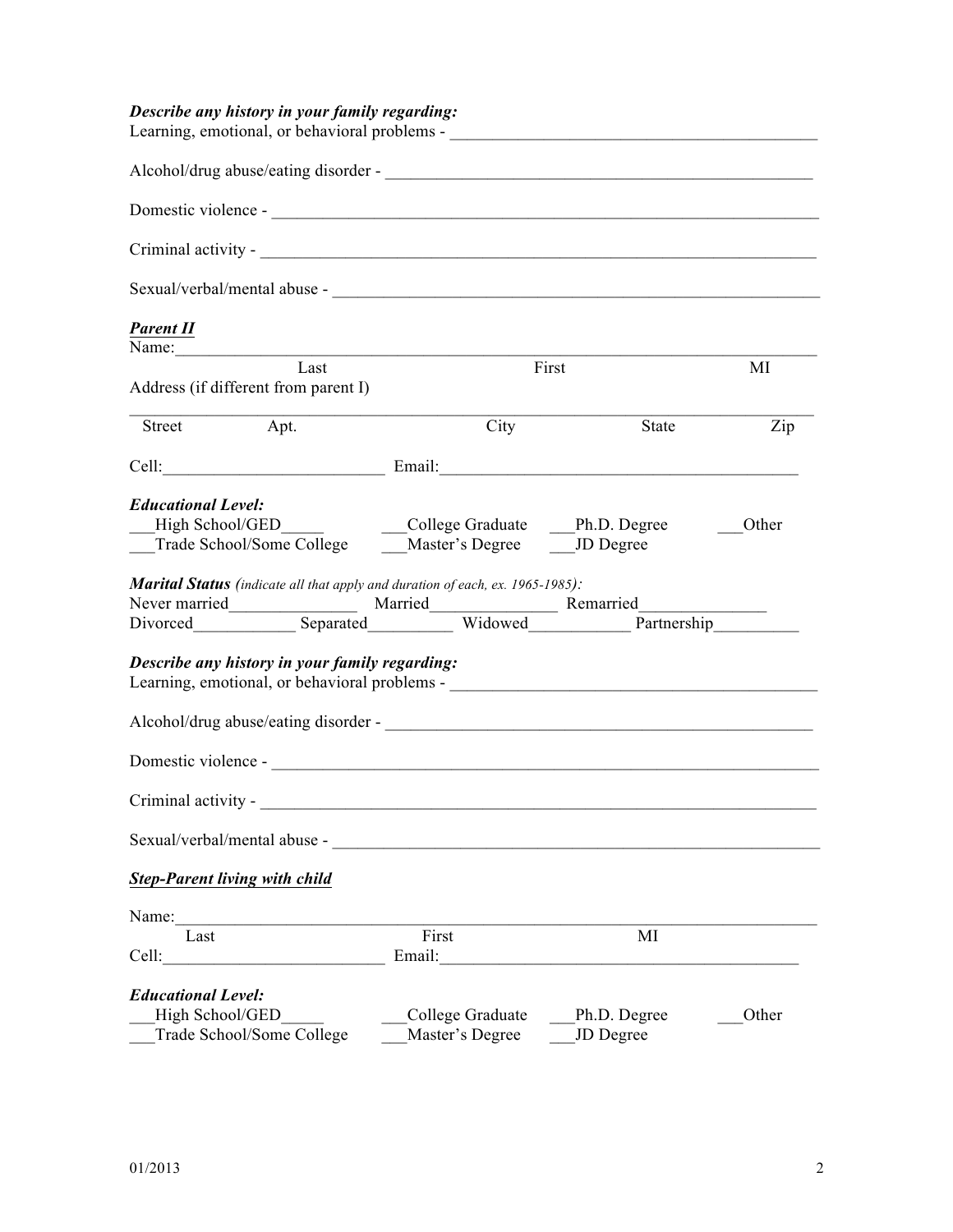| Marital Status (indicate all that apply and duration of each, ex. 1965-1985):        |  |                                       |                                                                                                                                                                                                                                                              |
|--------------------------------------------------------------------------------------|--|---------------------------------------|--------------------------------------------------------------------------------------------------------------------------------------------------------------------------------------------------------------------------------------------------------------|
|                                                                                      |  |                                       | Never married<br>Divorced Separated Married Remarried<br>Divorced Separated Widowed Partnership                                                                                                                                                              |
| Describe any history in your family regarding:                                       |  |                                       | Learning, emotional, or behavioral problems - __________________________________                                                                                                                                                                             |
|                                                                                      |  |                                       |                                                                                                                                                                                                                                                              |
|                                                                                      |  |                                       |                                                                                                                                                                                                                                                              |
|                                                                                      |  |                                       |                                                                                                                                                                                                                                                              |
|                                                                                      |  |                                       |                                                                                                                                                                                                                                                              |
|                                                                                      |  | <b>V</b> GENERAL INFORMATION <b>V</b> |                                                                                                                                                                                                                                                              |
|                                                                                      |  |                                       | Child's Current Household: Mother only Father only Natural parents Natural mother and<br>step-father___ Natural father and step-mother___ Blended family (two spouses with children)__<br>Adoptive parents Relatives Foster family Partnership with children |
| List child's current family, beginning with the oldest member and include the child. |  |                                       |                                                                                                                                                                                                                                                              |
| <b>Primary Household</b><br>Name                                                     |  | Age Gender Relationship to child      | <u> 1999 - Jan James James, francuski politik (f. 1989)</u><br><u> 1989 - Johann John Harry Harry Harry Harry Harry Harry Harry Harry Harry Harry Harry Harry Harry Harry Harry</u>                                                                          |
|                                                                                      |  |                                       | <u> 1990 - Jan James James James James James James James James James James James James James James James James J</u><br><u> 1990 - Jan James James, Amerikaansk politiker (d. 1980)</u>                                                                      |
| Second Household (if applicable - blended family)<br>Name                            |  | Age Gender Relationship to child      |                                                                                                                                                                                                                                                              |
|                                                                                      |  |                                       |                                                                                                                                                                                                                                                              |
| Currently involved in a custody dispute: No _____ Yes _____ (if yes, explain)        |  |                                       |                                                                                                                                                                                                                                                              |

*If divorced, circle the number which best describes your relationship with your ex-spouse.*

Very Hostile Hostile Frustrating Friendly Very friendly<br>
1 2 3 4 5 6 7 ile Hostile Frustrating Friendly<br> $\frac{1}{2}$   $\frac{2}{3}$   $\frac{3}{4}$   $\frac{4}{5}$   $\frac{6}{7}$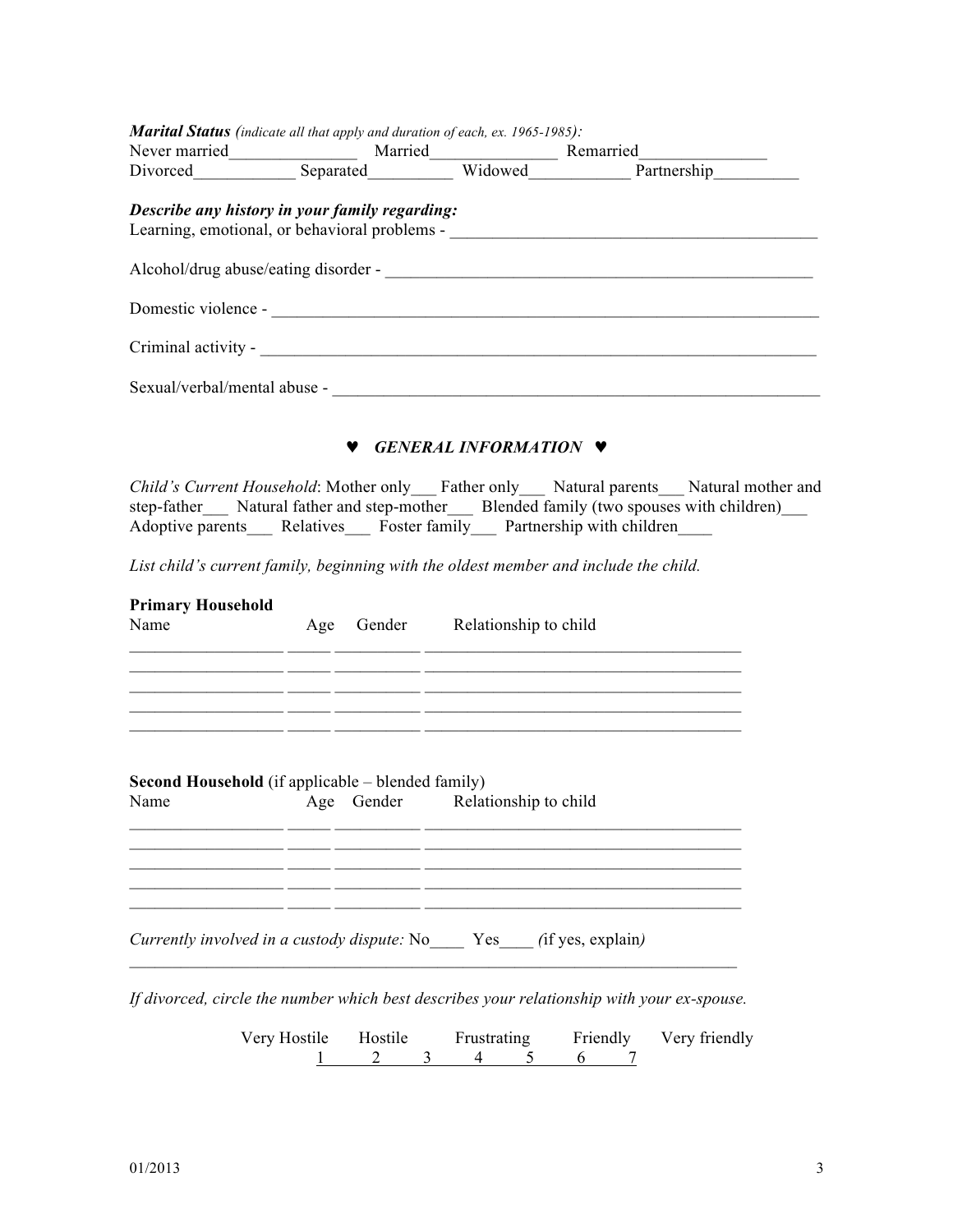### ♥ *CHILD'S HEALTH* ♥

### Date of LAST complete physical

| <i>Physical Disability</i> : yes <sub>___</sub> no <sub>__</sub> (if yes, explain) |  |
|------------------------------------------------------------------------------------|--|
| <i>Chronic Illness</i> : yes no (if yes, explain)                                  |  |

#### *Primary Care Physician:*  $\blacksquare$

Name  $\theta$  phone  $\#$ 

Check the following items for a diagnosis or medication your child has received:

| <b>Diagnosis</b><br>Depression    | <b>Date of Diagnosis</b>                | <b>Name of Medication</b> | <b>Dosage</b> |
|-----------------------------------|-----------------------------------------|---------------------------|---------------|
| <b>ADHD</b>                       |                                         |                           |               |
| Conduct<br>Disorder               |                                         |                           |               |
| Learning<br>Disability            |                                         |                           |               |
| Anxiety/<br>Nervousness           |                                         |                           |               |
| Panic Attack                      |                                         |                           |               |
| Manic-<br>Depression<br>(Bipolar) |                                         |                           |               |
| Schizophrenia                     | <u> 1989 - Johann Barbara, martin a</u> |                           |               |
| Mood/Anger                        |                                         |                           |               |
| Tics                              |                                         |                           |               |
| Insomnia/<br>Sleeplessness        |                                         |                           |               |
| Obsessive/<br>Compulsive          |                                         |                           |               |
| Addiction                         |                                         |                           |               |
| Convulsions                       |                                         |                           |               |
| Bedwetting                        |                                         |                           |               |
| Other                             |                                         |                           |               |

*If your child has been diagnosed, who gave the diagnosis?* Pediatrician\_\_\_ Psychiatrist\_\_\_ School\_\_\_ Other\_\_\_\_\_\_\_\_\_\_\_\_\_\_\_\_\_\_\_\_\_\_\_\_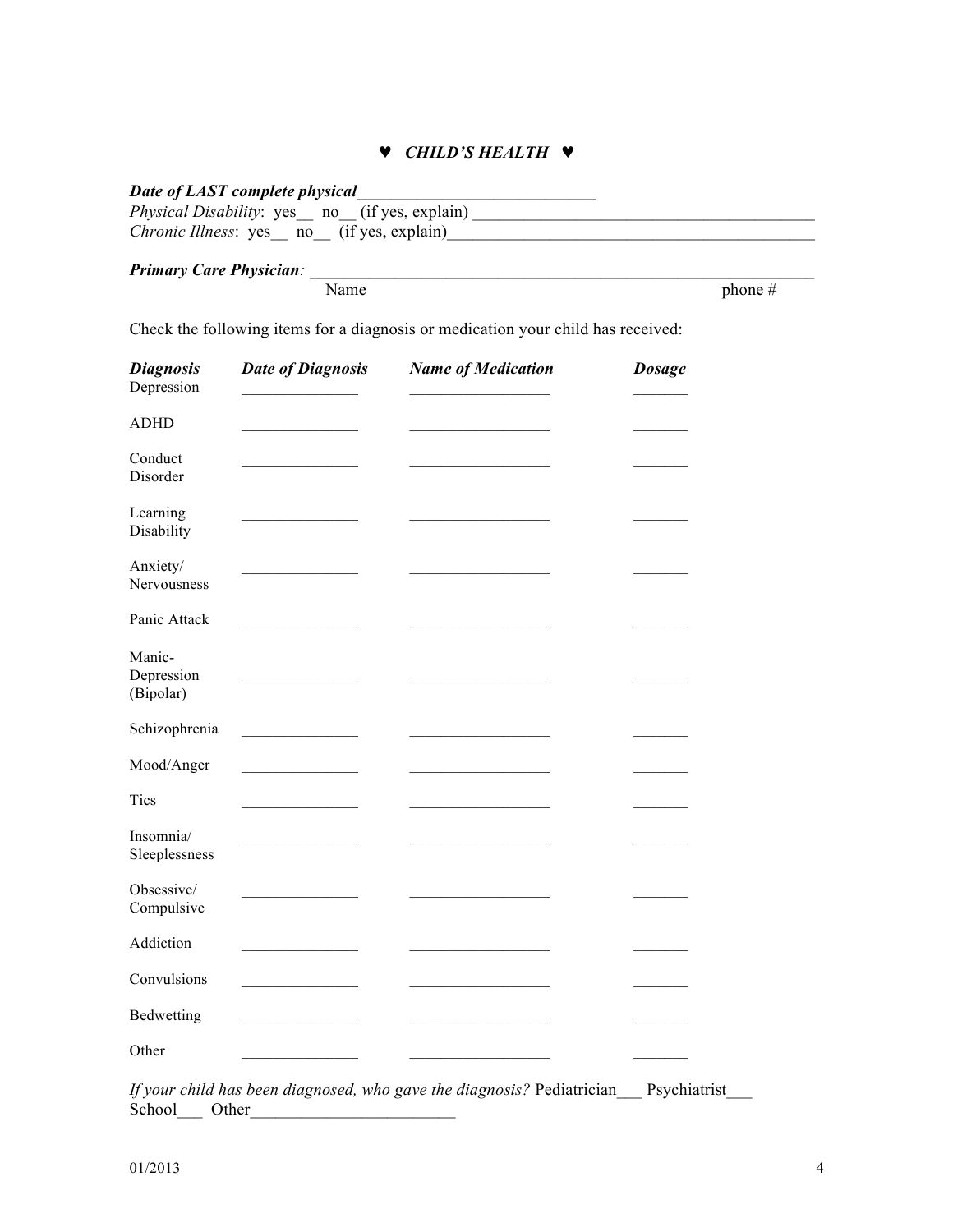$\mathcal{L}_\text{max} = \mathcal{L}_\text{max} = \mathcal{L}_\text{max} = \mathcal{L}_\text{max} = \mathcal{L}_\text{max} = \mathcal{L}_\text{max} = \mathcal{L}_\text{max} = \mathcal{L}_\text{max} = \mathcal{L}_\text{max} = \mathcal{L}_\text{max} = \mathcal{L}_\text{max} = \mathcal{L}_\text{max} = \mathcal{L}_\text{max} = \mathcal{L}_\text{max} = \mathcal{L}_\text{max} = \mathcal{L}_\text{max} = \mathcal{L}_\text{max} = \mathcal{L}_\text{max} = \mathcal{$ 

| Name                                                                                                                                                             | Phone# |
|------------------------------------------------------------------------------------------------------------------------------------------------------------------|--------|
| V CURRENT CONCERNS V                                                                                                                                             |        |
| Adjustment to life changes (changing schools, parent's divorcing, moving, etc.)                                                                                  |        |
| Bed wetting and related problems/soiling                                                                                                                         |        |
| Abuse (physical, emotional, sexual)                                                                                                                              |        |
| Disturbing memories (past abuse, neglect or other traumatic experience)                                                                                          |        |
| Drug or alcohol use (both legal and illegal drugs)                                                                                                               |        |
| Eating problem (purging, bingeing, overeating, hoarding, severely restricting diet)                                                                              |        |
| Feeling anxious (nervous, fearful, worried, panicky, obsessive-compulsive, lacking trust, withdrawn)                                                             |        |
| Feeling angry or irritable                                                                                                                                       |        |
| Feeling guilty or shameful                                                                                                                                       |        |
| Feeling sadness depression or suicidal urges related to grief                                                                                                    |        |
| Feeling sadness depression or suicidal urges NOT related to grief                                                                                                |        |
| Gang related concerns (explain                                                                                                                                   |        |
| Health concerns (physical complaints and/or medical problems)                                                                                                    |        |
| Illegal behaviors (runaway, stealing, repeated run-ins with the law, etc.)                                                                                       |        |
| Learning/Academic difficulties                                                                                                                                   |        |
| Parent-Child relationship                                                                                                                                        |        |
| Personal Growth (no specific problem)                                                                                                                            |        |
| Child's disruptive behavior (aggression, acting out, attention deficit, hyperactivity, annoying).                                                                |        |
| Child's inappropriate behavior                                                                                                                                   |        |
| Non-family relationship (roommates, classmates, teachers, playmates, friends)<br>Sleep problem (nightmares, night-terror, sleeping too much or too little, etc.) |        |
| Sexual concerns (excessive masturbation, inappropriate acting out, inappropriate display of sexual                                                               |        |
| knowledge)                                                                                                                                                       |        |
| Sexual identity concern                                                                                                                                          |        |
| Speech problem (not talking, stuttering, etc.)                                                                                                                   |        |
| Unusual experiences (loss of periods of time, sensing unreal things, etc.)                                                                                       |        |
| Unusual behavior (bizarre actions, speech, compulsive behavior, tics, motor behavior problems, etc.)                                                             |        |
| Other (explain                                                                                                                                                   |        |
|                                                                                                                                                                  |        |
| <b>Other Treatment your child has received</b> : None Individual counseling (dates:                                                                              |        |
|                                                                                                                                                                  |        |
| Family counseling (dates: ) Hospice (dates: ) Play Therapy<br>(dates: interval in The Hospitalization (dates: interval in Other (explain)                        |        |
|                                                                                                                                                                  |        |
|                                                                                                                                                                  |        |
| <b>Stressors in the Family:</b> Parents fighting frequently Parents divorced Financial                                                                           |        |
| problems Family member's disability or major accident or illness Chronic illness of family                                                                       |        |
| member Moved a lot Family member absent (explain)                                                                                                                |        |
|                                                                                                                                                                  |        |
| Family member emotional problems (explain)<br>Spousal abuse (explain)<br>Cher (explain)<br>Cher (explain)                                                        |        |
| <b>Abused</b> (indicate all that apply): Physically Emotionally Sexually                                                                                         |        |
|                                                                                                                                                                  |        |
| <i>Neglected</i> (indicated all that apply): Physically Emotionally                                                                                              |        |